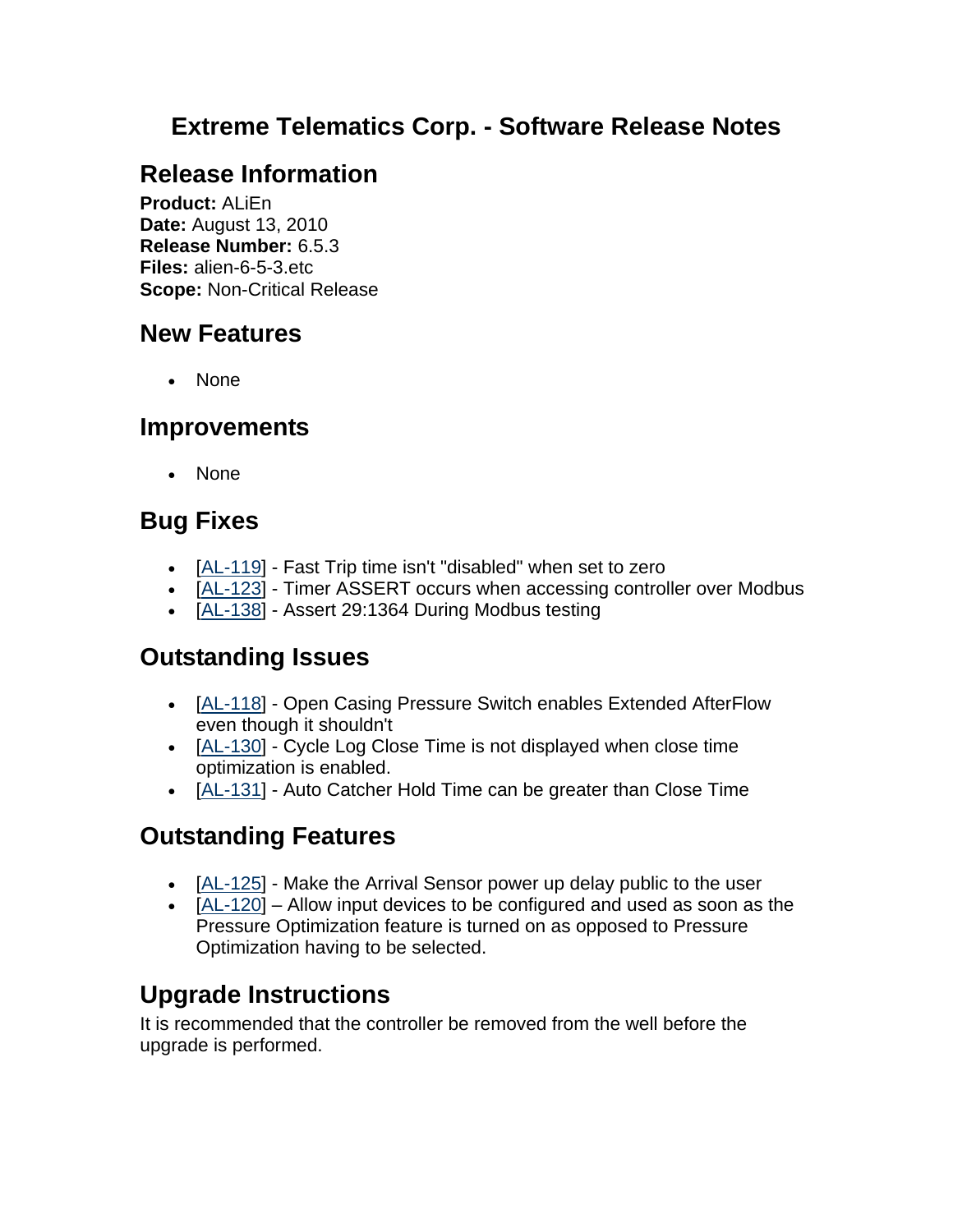#### *Prerequisites*

You must have the following equipment to upgrade the controller:

- Battery
- Laptop with a USB port
- USB to RS485 converter
- Latest Firmware file from Extreme Telematics

#### *Setup*

- 1. Ensure that the USB to RS485 converter is configured in 2 wire mode.
- 2. Wire the RDA(-) to COM1 B and RDB(+) to COM1 A. The GND can be wired to the unlabelled connection on COM1 between A and B.
- 3. Install the drivers that were provided with the USB to RS485 converter
- 4. Plug it into an available USB port

#### *Upgrade Procedure*

- 1. Hold the *Cycle Log* button down
- 2. Plug the battery into the controller
- 3. Release the *Cycle Log* button
- 4. If the controller does not enter the upgrade program, the previous software that was installed may not include this program. Please contact ETC.
- 5. Follow the prompts on the screen to erase the current firmware
- 6. When prompted to do so, download the firmware
	- a. Open the ETC Upgrade Utility
	- b. Find the latest etc file.
	- c. Select the appropriate COM port.
	- d. Click Connect
	- e. Select download
- 7. The display on the controller should change to show the status of the download.
- 8. When the download is complete, the controller should start normally.

#### *Upgrade Errors*

During the download of a firmware image, errors may occasionally occur. If this does happen, simply repeat the procedure again, making sure to erase the current firmware. If an error occurs multiple times in a row, contact Extreme Telematics Corp.

The following is a list of errors that may be seen:

- **Err 01 Invalid file format.** The Bootloader found information in the serial stream that did not match the expected format. This could be a transmission error or an error with the file.
- **Err 02 Dropped Characters.** While parsing the incoming stream, extra characters were detected. This typically means that some data was lost.